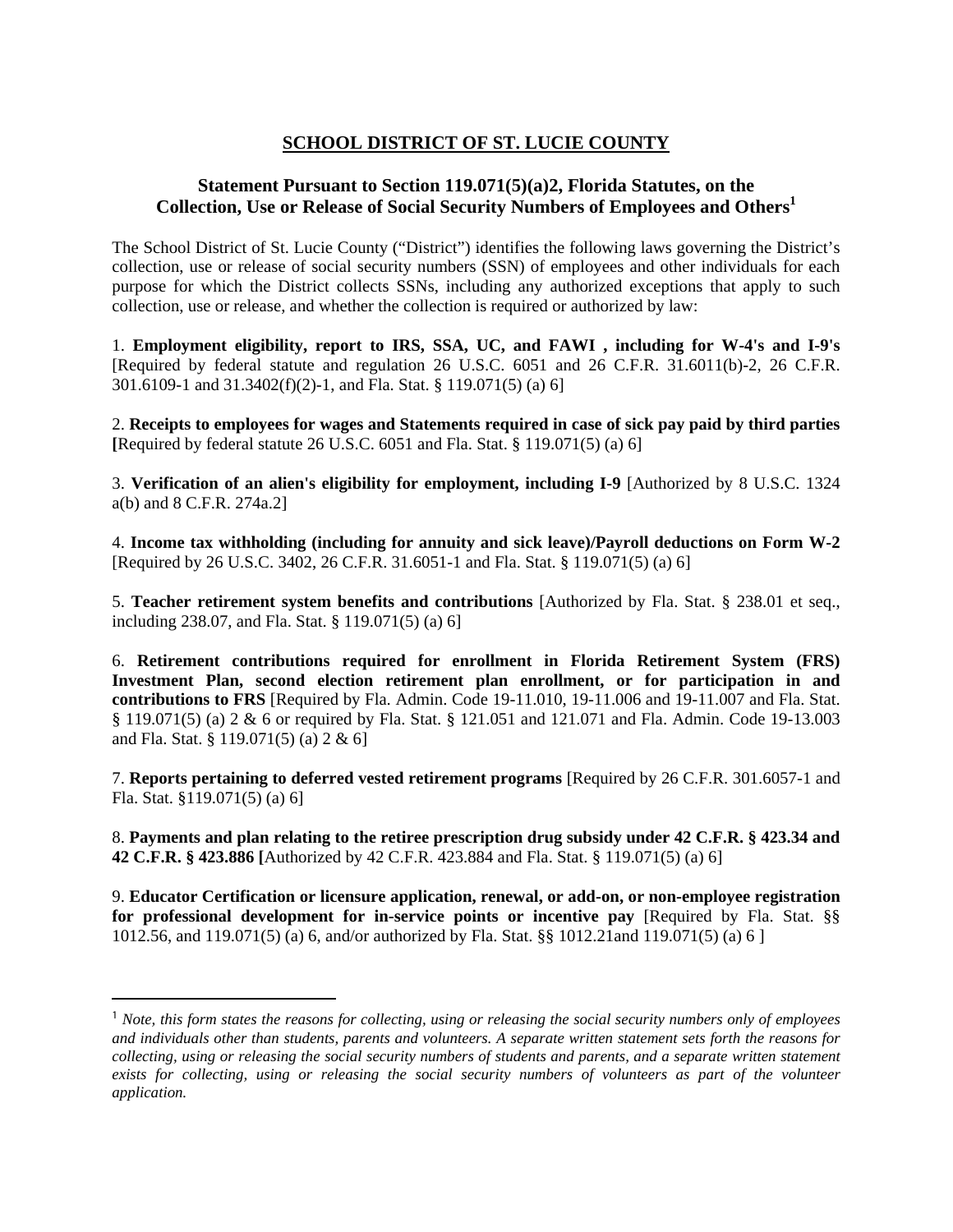10. **Criminal history, Level 1 and level 2 background checks / Identifiers for processing fingerprints by Department of Law Enforcement/, if SSN is available** [Required by Fla. Admin. Code 11C-6.003 and Fla. Stat. § 119.071(5) (a) 6]

11. **Registration information regarding sexual predators and sexual offenders [**Authorized by Fla. Stat. § 943.04351 and required by Fla. Stat. § 119.071(5) (a) 2 & 6]

12. **Reports on staff required to be submitted to Florida Department of Education (DOE), including but not limited to Out-of-County/Out-of-State Verification of Highly Qualified** [Authorized and required by Fla. Stat. § 119.071(5) (a) 2 & 6 and/or EDGAR at 34 CFR 80.40(a) or Fla. Stat. § 1008.32]

13. **Social security contributions** [Required by Fla. Admin. Code 60S-3.010 and Fla. Stat. § 119.071(5)  $(a) 2 & 6$ 

14. **State directory of new hires (including for determining support obligations and eligibility for several federal and state programs)** [Required by federal law 42 U.S.C. 653a and Fla. Stat. § 409.2576 and Fla. Stat. § 119.071(5) (a) ]

15. **Notice to Payor and Income Deduction notices for child support, or for alimony and child support** [Required by Fla. Stat. § 61.1301 (2)(e) and Fla. Stat. § 119.071(5) (a)]

16. **Child support enforcement** [Required by 45 C.F.R. 307.11 and Fla. Stat. § 61.13, 742.10 or 409.256.3 or 742.031]

17. **Garnishment payment pursuant to a Notice of Levy** [Required by Fla. Admin. Code 12E-1.028m and Fla. Stat. § 119.071(5) (a)]

18. **Request from depository for support payments** [Required by Fla. Stat. § 61.181 (3)(b) and Fla. Stat. § 119.071(5) (a)]

19. **Record of remuneration paid to employees** [Required by federal regulation 20 C.F.R. 404.1225, Fla. Admin. Code 60BB-2.032, and Fla. Stat. § 119.071(5) (a) 6]

20. **Unemployment benefits and short term compensation plan** [Required by Fla. Stat. Ch. 443, including 443.1116, and Fla. Stat. § 119.071(5)(a)6]

21. **Unemployment reports from District** [Required by Fla. Admin. Code 60BB-2.023 and Fla. Stat. § 119.071(5) (a) 6]

22. **Income information disclosure to HUD** [Required by federal regulation 24 C.F.R. 5.214 et seq. and Fla. Stat. § 119.071(5)(a)6]

23. **Vendors/Consultants that District reasonably believes would receive a 1099 form if a tax identification number is not provided Including for IRS form W-9.** [Required by 26 C.F.R. § 31.3406-0, 26 C.F.R. § 301.6109-1, and Fla. Stat. § 119.071(5) (a) 2 & 6

24. **Tort claims and tort notices of claim against the School Board** [Required by Fla. Stat. § 768.28 (6), and Fla. Stat. § 119.071(5) (a) 6]

25. **Reporting to and reports of worker's compensation injury or death, including for DWC-1**  [Required by Fla. Stat. §440.185 and Fla. Admin. Code 69L-3.003 et seq. and Fla. Stat. § 119.071(5) (a) 6]